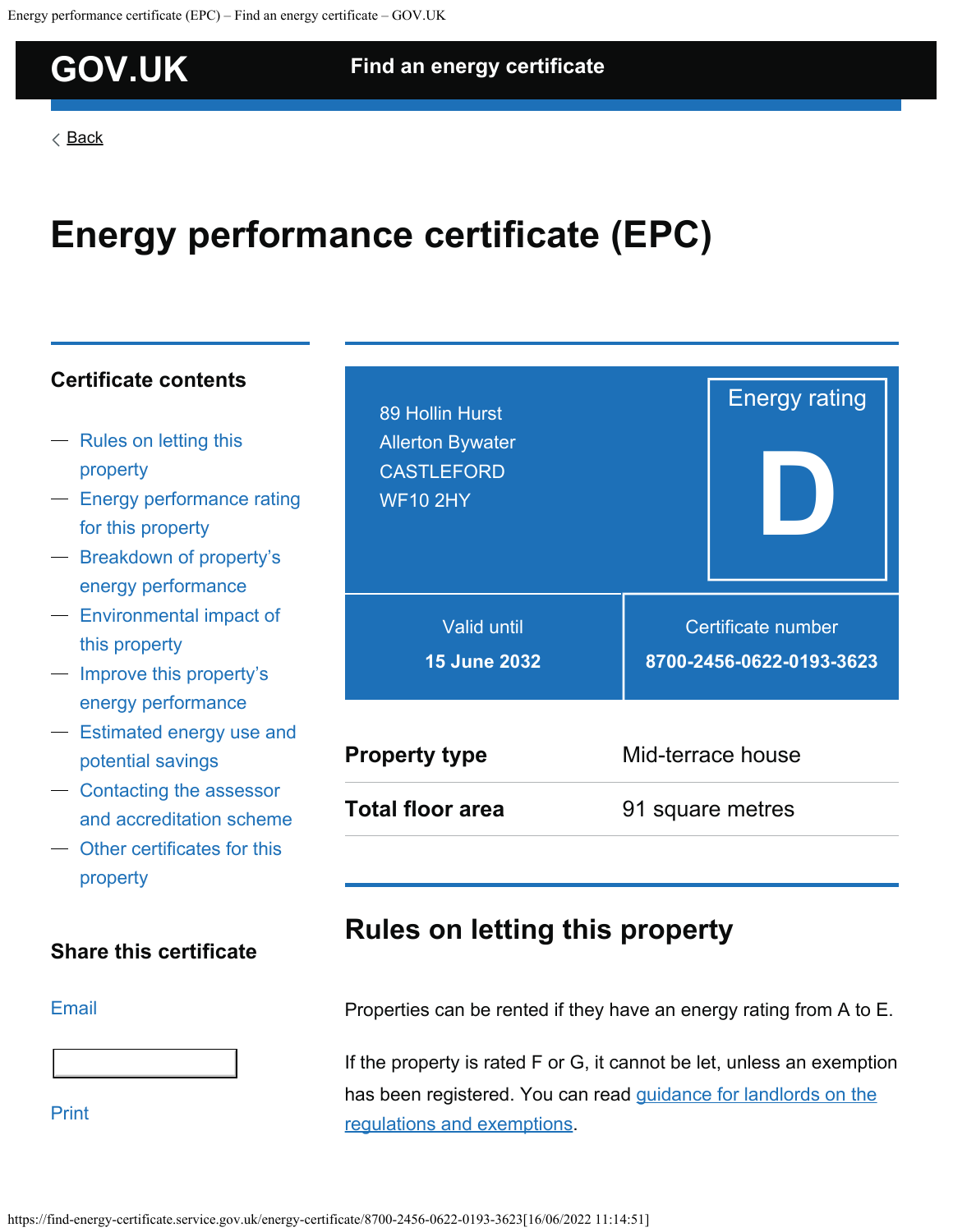### **Energy efficiency rating for this property**

This property's current energy rating is D. It has the potential to be B.

#### [See how to improve this property's energy performance.](#page-0-0)

Energy efficiency chart This property's current energy rating is D with a score of 58. It has a potential energy rating of B with a score of 83. .letter { font-size: 40px; font-family: sans-serif; fill: #0b0c0c; font-weight: bold; } .current-potential-number { font-size: 22px; fontfamily: sans-serif; fill: #000; line-height: 50px; margin-top: 100px; } .small-letter { font-size: 19px; font-family: sans-serif; fill: #0b0c0c; font-weight: bold; text-align: center; } .small { font-size: 20px; fontfamily: sans-serif; fill: #0b0c0c; line-height: 50px; margin-top: 100px; font-weight: bold; } .band-a{ fill: #00C781 } .band-b{ fill: #19b459 } .band-c{ fill: #8dce46 } .band-d{ fill: #ffd500 } .band-e{ fill: #fcaa65 } .band-f{ fill: #ef8023 } .band-g{ fill: #e9153b } .banda-score{ fill: #64C7A4 } .band-b-score{ fill: #72CA8B } .band-cscore{ fill: #b4df86 } .band-d-score{ fill: #ffe666 } .band-e-score{ fill: #fdc79b } .band-f-score{ fill: #f4ac71 } .band-g-score{ fill: #f2738a } A B C D E F G 92+ 81-91 69-80 55-68 39-54 21-38 1-20 Score Energy rating Current Potential 58 | D 83 | B

The graph shows this property's current and potential energy efficiency.

Properties are given a rating from A (most efficient) to G (least efficient).

Properties are also given a score. The higher the number the lower your fuel bills are likely to be.

For properties in England and Wales: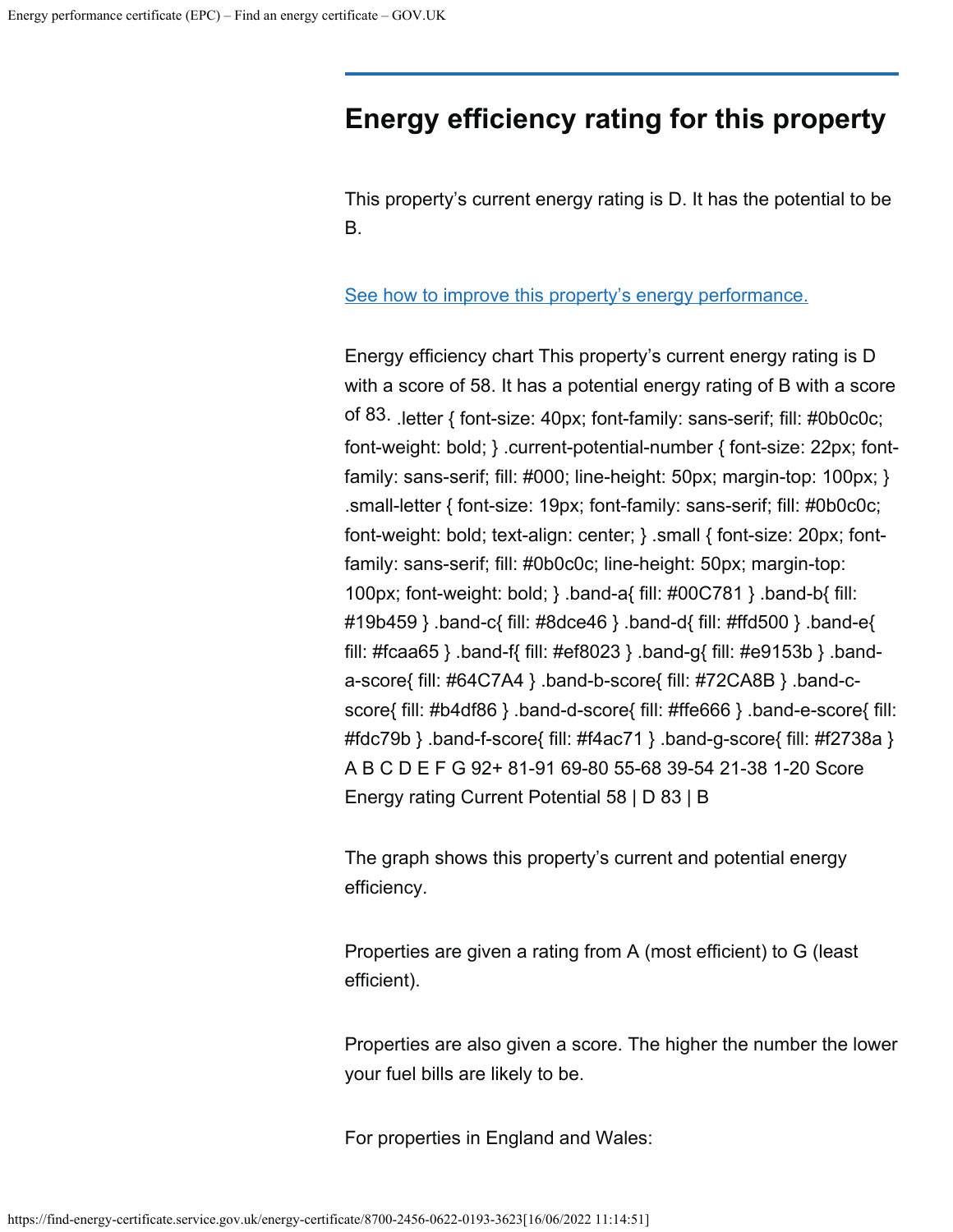- the average energy rating is D
- the average energy score is 60

# **Breakdown of property's energy performance**

This section shows the energy performance for features of this property. The assessment does not consider the condition of a feature and how well it is working.

Each feature is assessed as one of the following:

- very good (most efficient)
- good
- average
- poor
- very poor (least efficient)

When the description says "assumed", it means that the feature could not be inspected and an assumption has been made based on the property's age and type.

| <b>Feature</b> | <b>Description</b>                                | Rating       |
|----------------|---------------------------------------------------|--------------|
| Wall           | Solid brick, as built, no insulation<br>(assumed) | Very<br>poor |
| Roof           | Pitched, no insulation (assumed)                  | Very<br>poor |
| Roof           | Roof room(s), no insulation<br>(assumed)          | Very<br>poor |
| Window         | Fully double glazed                               | Average      |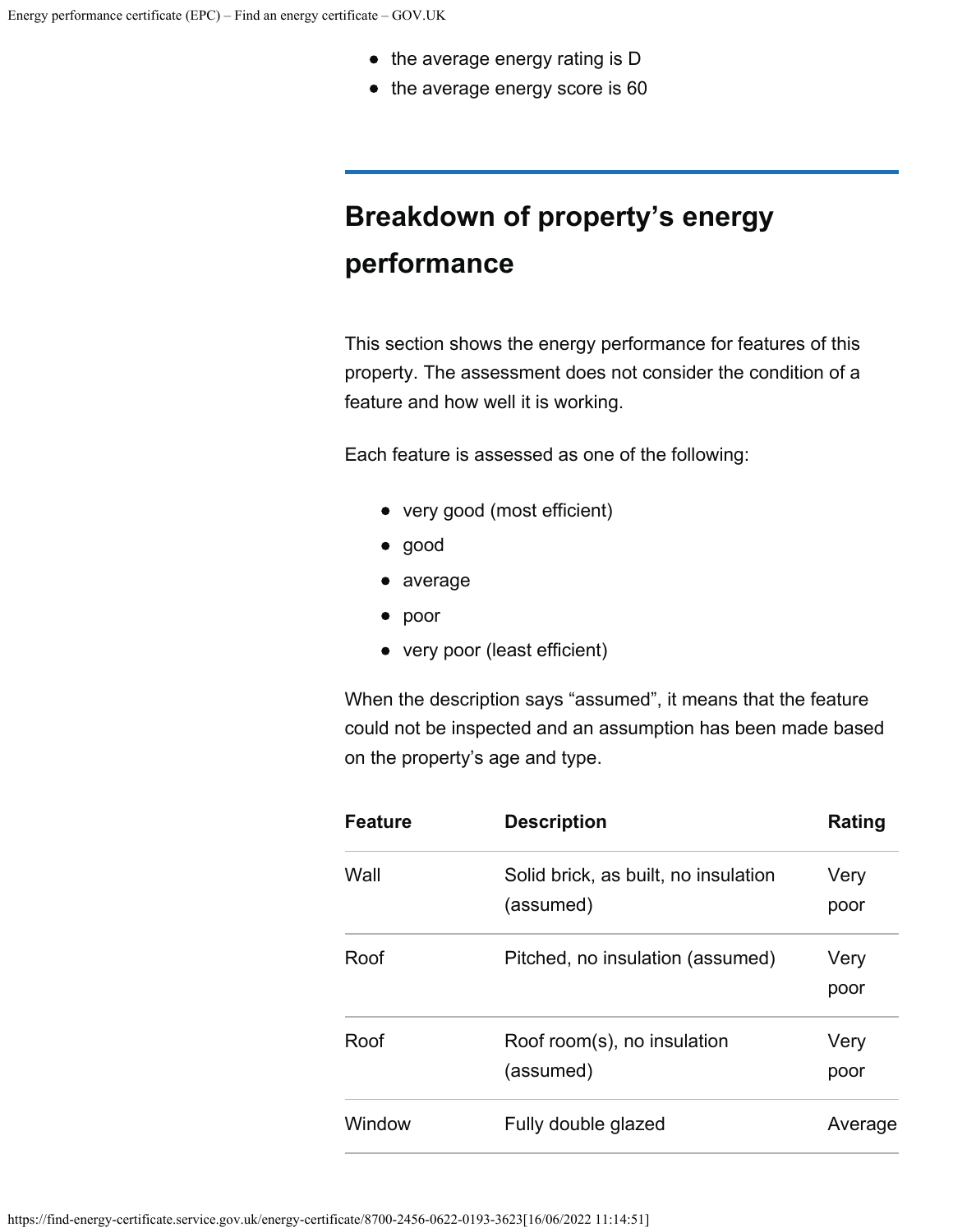| Main heating            | Boiler and radiators, mains gas                | Good         |
|-------------------------|------------------------------------------------|--------------|
| Main heating<br>control | Programmer, room thermostat and<br><b>TRVs</b> | Good         |
| Hot water               | From main system                               | Good         |
| Lighting                | Low energy lighting in 90% of fixed<br>outlets | Very<br>good |
| Floor                   | Suspended, no insulation<br>(assumed)          | N/A          |
| Floor                   | Solid, no insulation (assumed)                 | N/A          |
| Secondary<br>heating    | None                                           | N/A          |

### **Primary energy use**

The primary energy use for this property per year is 315 kilowatt hours per square metre (kWh/m2).

▶ What is primary energy use?

### **Environmental impact of this property**

This property's current environmental impact rating is E. It has the potential to be C.

Properties are rated in a scale from A to G based on how much carbon dioxide (CO2) they produce.

Properties with an A rating produce less CO2 than G rated properties.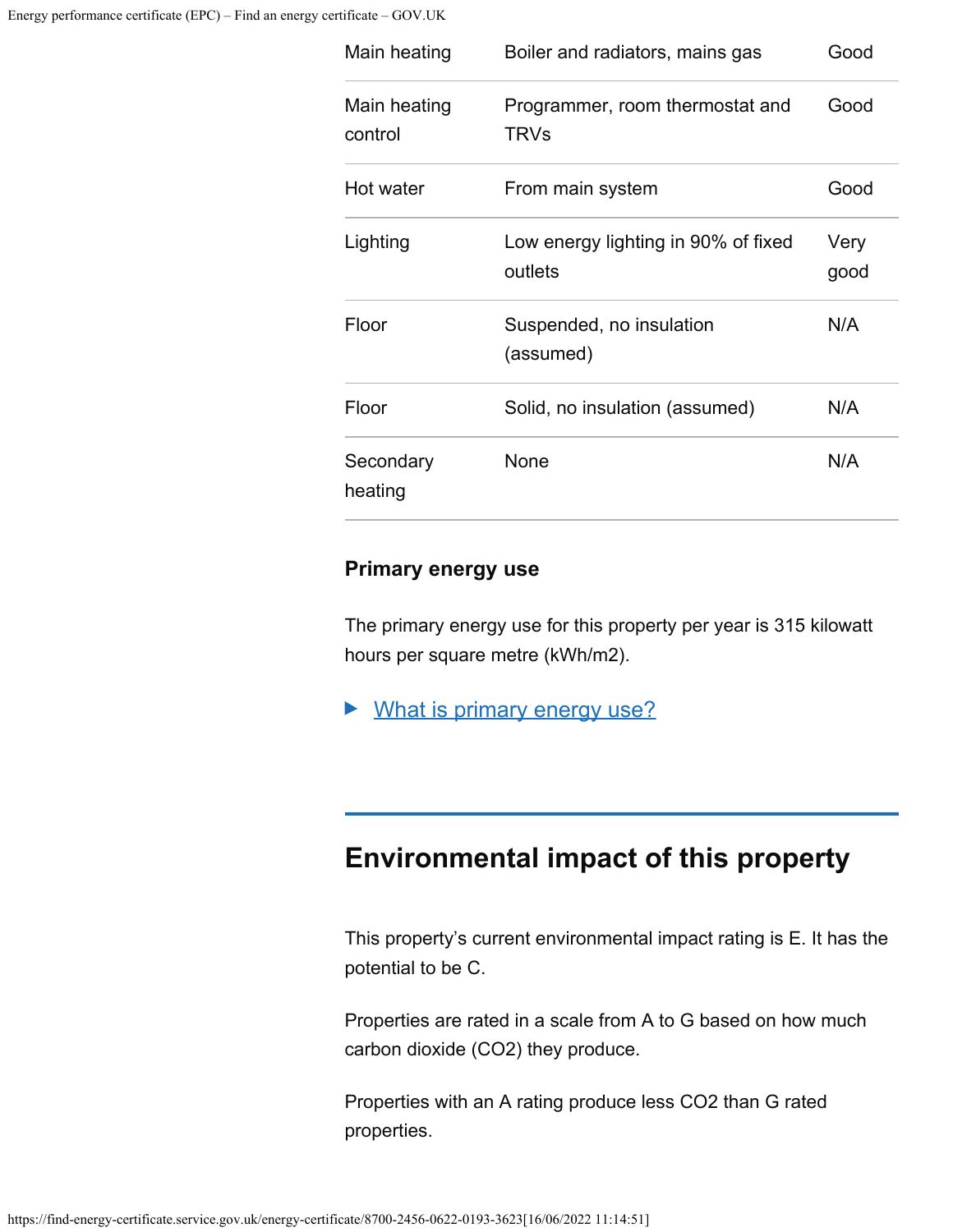| An average<br>household<br>produces        | 6 tonnes of CO <sub>2</sub>   |
|--------------------------------------------|-------------------------------|
| This property<br>produces                  | 5.0 tonnes of CO <sub>2</sub> |
| This property's<br>potential<br>production | 1.9 tonnes of CO2             |

By making the [recommended changes](#page-0-0), you could reduce this property's CO2 emissions by 3.1 tonnes per year. This will help to protect the environment.

Environmental impact ratings are based on assumptions about average occupancy and energy use. They may not reflect how energy is consumed by the people living at the property.

Potential energy

rating

**B**

# **Improve this property's energy performance**

By following our step by step recommendations you could reduce this property's energy use and potentially save money.

Carrying out these changes in order will improve the property's energy rating and score from D (58) to B (83).

Do I need to follow these steps in order?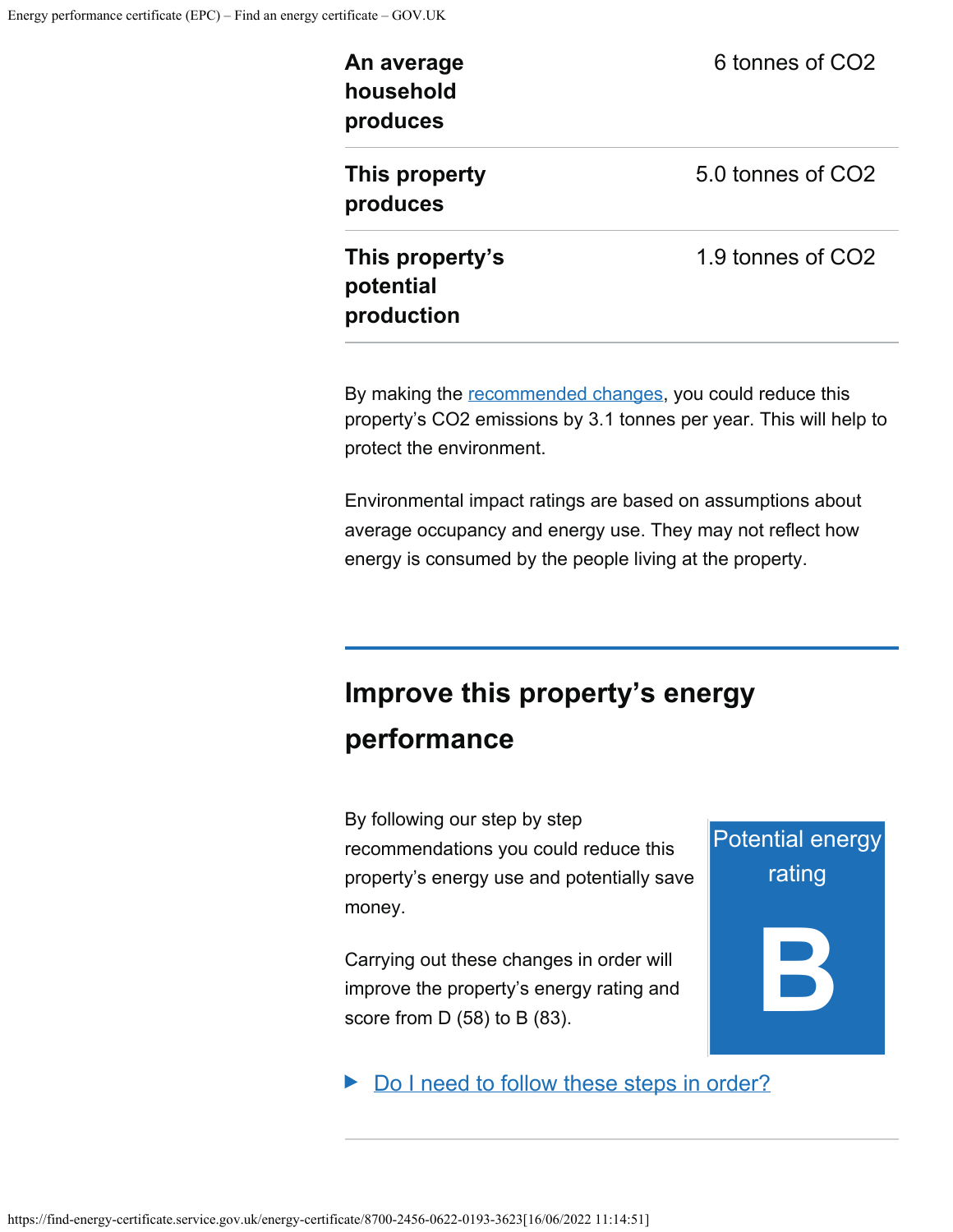### **Step 1: Room-in-roof insulation**

Room-in-roof insulation

| <b>Typical installation cost</b>                   | £1,500 - £2,700    |
|----------------------------------------------------|--------------------|
| <b>Typical yearly saving</b>                       | £264               |
| <b>Potential rating after</b><br>completing step 1 | band-c $69 \mid C$ |

### **Step 2: Internal or external wall insulation**

Internal or external wall insulation

| <b>Typical installation cost</b>                               | £4,000 - £14,000   |
|----------------------------------------------------------------|--------------------|
| <b>Typical yearly saving</b>                                   | £73                |
| <b>Potential rating after</b><br>completing steps<br>1 and $2$ | band-c $72 \mid C$ |
| Step 3: Solar water heating                                    |                    |
| Solar water heating                                            |                    |
| <b>Typical installation cost</b>                               | £4,000 - £6,000    |
| <b>Typical yearly saving</b>                                   | £27                |
| <b>Potential rating after</b><br>completing steps 1 to 3       | band-c $73 \mid C$ |
|                                                                |                    |

### **Step 4: Solar photovoltaic panels, 2.5 kWp**

Solar photovoltaic panels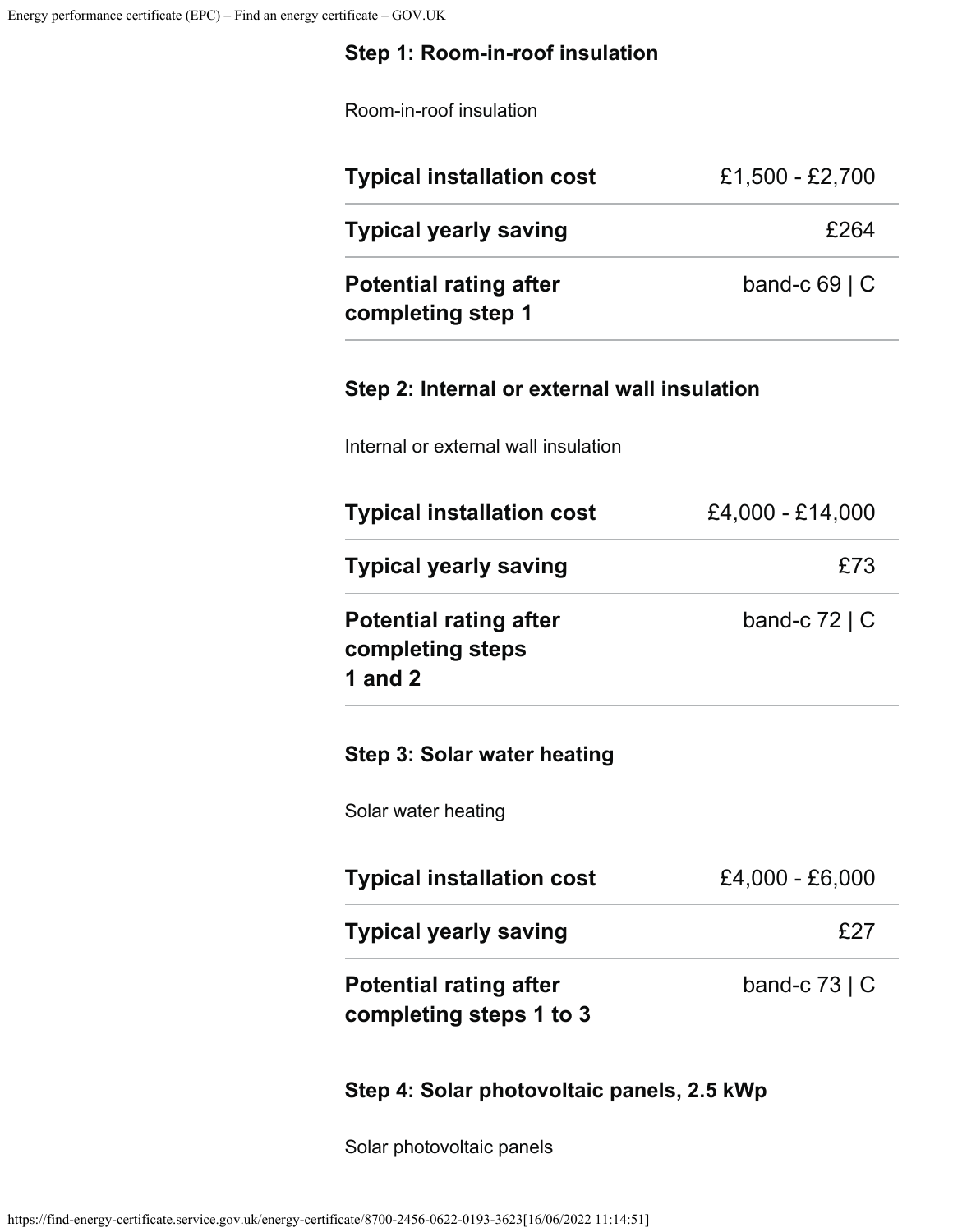| <b>Typical installation cost</b>                         | £3,500 - £5,500    |
|----------------------------------------------------------|--------------------|
| <b>Typical yearly saving</b>                             | £335               |
| <b>Potential rating after</b><br>completing steps 1 to 4 | band-b $83 \mid B$ |
|                                                          |                    |

#### **Paying for energy improvements**

[Find energy grants and ways to save energy in your home.](https://www.gov.uk/improve-energy-efficiency)

# **Estimated energy use and potential savings**

| <b>Potential saving</b> | £364  |
|-------------------------|-------|
| property                |       |
| energy cost for this    |       |
| <b>Estimated yearly</b> | £1004 |
|                         |       |

The estimated cost shows how much the average household would spend in this property for heating, lighting and hot water. It is not based on how energy is used by the people living at the property.

The potential saving shows how much money you could save if you [complete each recommended step in order](#page-0-0).

For advice on how to reduce your energy bills visit **[Simple Energy](https://www.simpleenergyadvice.org.uk/)** [Advice.](https://www.simpleenergyadvice.org.uk/)

#### **Heating use in this property**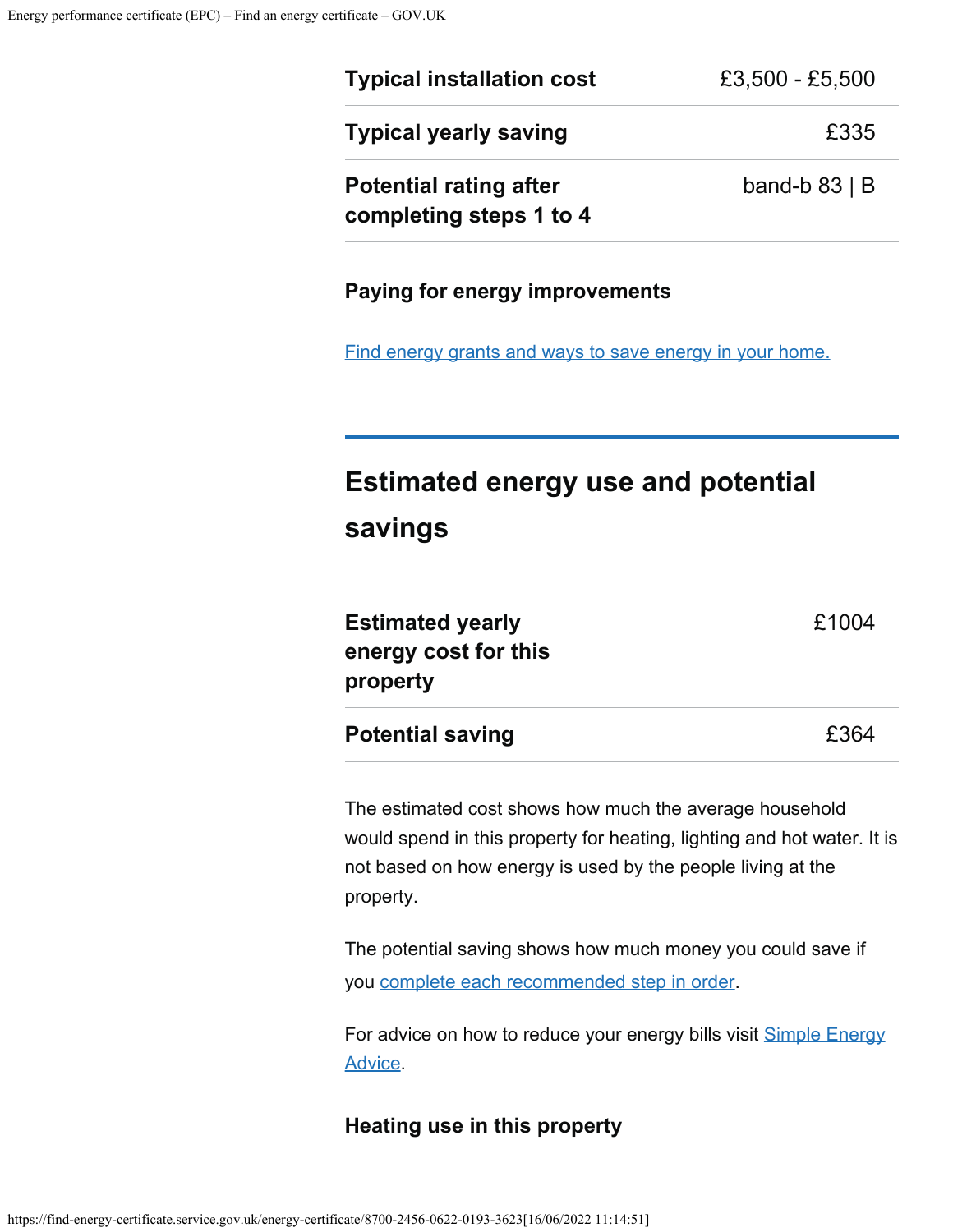Heating a property usually makes up the majority of energy costs.

| Estimated energy used to heat this property |                                                   |  |
|---------------------------------------------|---------------------------------------------------|--|
| <b>Type of heating</b>                      | <b>Estimated energy used</b>                      |  |
| <b>Space heating</b>                        | 17407 kWh per year                                |  |
| <b>Water heating</b>                        | 2202 kWh per year                                 |  |
|                                             | Potential energy savings by installing insulation |  |
| <b>Type of insulation</b>                   | Amount of energy saved                            |  |
| Loft insulation                             | 1119 kWh per year                                 |  |
| Solid wall insulation                       | 1595 kWh per year                                 |  |
|                                             |                                                   |  |

# **Contacting the assessor and accreditation scheme**

This EPC was created by a qualified energy assessor.

If you are unhappy about your property's energy assessment or certificate, you can complain to the assessor directly.

If you are still unhappy after contacting the assessor, you should contact the assessor's accreditation scheme.

Accreditation schemes are appointed by the government to ensure that assessors are qualified to carry out EPC assessments.

### **Assessor contact details**

**Assessor's name** Craig Hepworth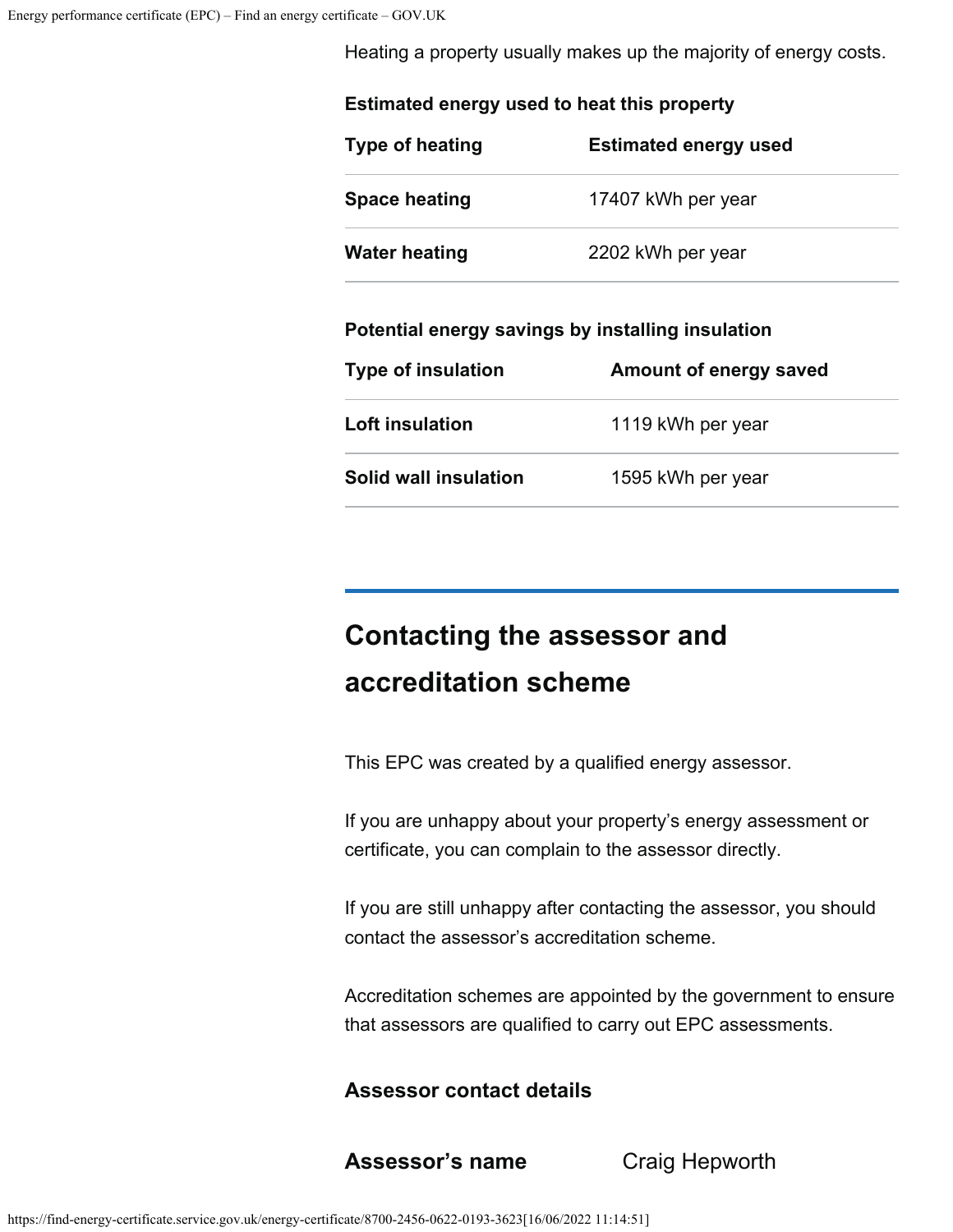| <b>Telephone</b>                            | 07930168312                                  |
|---------------------------------------------|----------------------------------------------|
| <b>Email</b>                                | hepworthcraig@gmail.co<br>m                  |
| <b>Accreditation scheme contact details</b> |                                              |
| <b>Accreditation scheme</b>                 | <b>Elmhurst Energy</b><br><b>Systems Ltd</b> |
| <b>Assessor ID</b>                          | EES/018847                                   |
| <b>Telephone</b>                            | 01455 883 250                                |
| <b>Email</b>                                | enquiries@elmhurstener                       |

| <b>Assessment details</b>     |                  |  |
|-------------------------------|------------------|--|
| <b>Assessor's declaration</b> | No related party |  |
| Date of assessment            | 15 June 2022     |  |
| Date of certificate           | 16 June 2022     |  |
| <b>Type of assessment</b>     | <b>RdSAP</b>     |  |

[gy.co.uk](mailto:enquiries@elmhurstenergy.co.uk)

# **Other certificates for this property**

If you are aware of previous certificates for this property and they